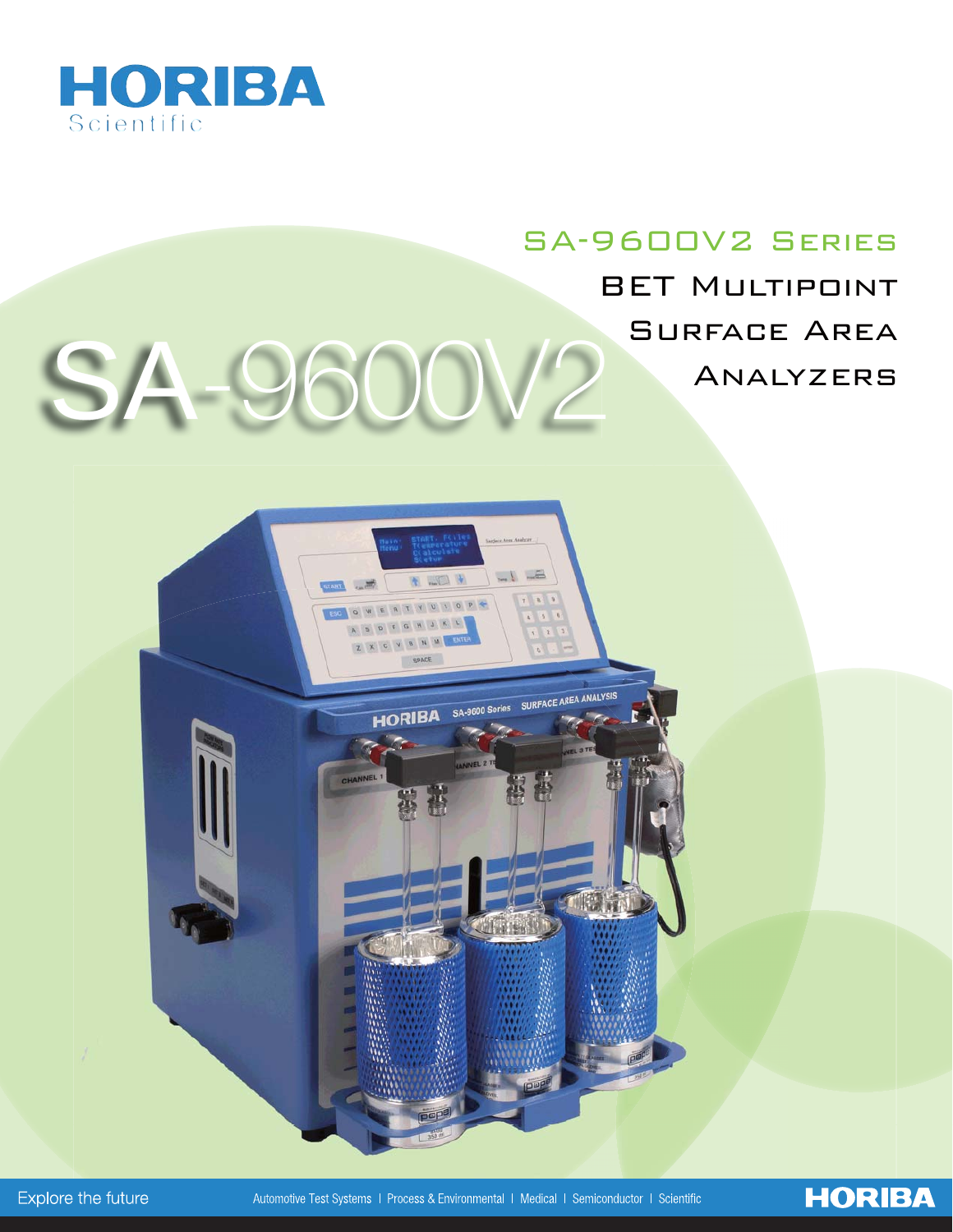Introducing HORIBA's next generation of the SA-9600 Series, which brings exceptional convenience and confidence to surface area analysis. Now your single-point and multi-point surface area measurements can be performed with push-button ease. In single-point mode, up to ten sample analyses can be performed per hour.

HORIBA's use of the flowing-gas method allows routine total surface area measurements to be made as quickly as every six minutes, depending on magnitude of surface area. The three-station SA-9603 analyzer measures three samples simultaneously. The multi-point performance is comparable to the slower and more expensive static volumetric systems.

#### **Applications**

The SA-9600 provides quick, user friendly specific surface area analysis for a wide variety of powders ranging from catalysts to active pharmaceutical ingredients (API's). Low surface area API's and excipients are particularly well suited for analysis by the SA-9600, which provides a quicker measurement time at a lower cost than competitive options.



To ensure repeatable, accurate measurements the HORIBA analyzer calibrates the detector and zeros the baseline before every analysis. Because it is fully automated, the SA-9600 series eliminates variables that are sometimes introduced by operator involvement, such as the measurement of nitrogen or movement of the dewer flasks. Considering its many advantages, the SA-9600 series analyzers are very modestly priced, deliverying the lowest peranalysis cost available.

### **Push and Go!**

Just touch a buttton and the SA-9600V2 analyzers automatically perform every measurement step. Detector baselines are zeroed, then a high precision valve injects 1cc of nitrogen (N<sub>2</sub>) into the flow system to calibrate the analyzer. Next a liquid nitrogen bath is raised around the sample cells. From a stream of mixed gas flowing through the sample cell,  $N<sub>2</sub>$ is adsorbed on the powder's surface. Then the bath is lowered, and the amounf of desorbed  $\mathsf{N}_2$  is measured and proportioned to the calibration signal to determine the sample's surface area. Finally, the surface area is divided by the sample's weight to provide the specific surface area in  $m^2/g$ . For multipoint analysis, this sequence is repeated for each of the gas mixture points. For single-point surface area analysis, the flowing gas is 30% nitrogen (user selectable.)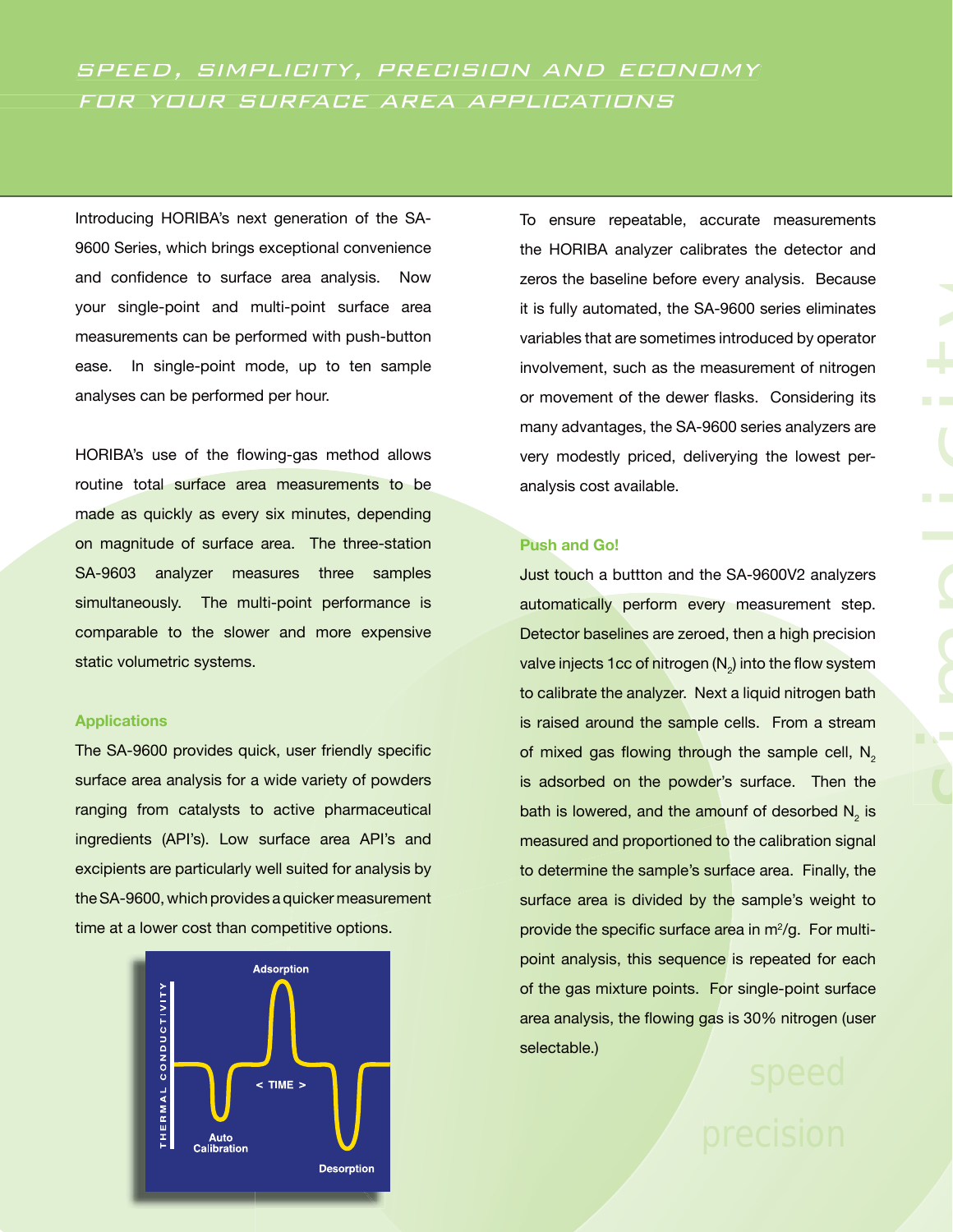

#### **Runs as a stand alone...**

The SA-9603, the three-station analyzer is a complete solution with an on-board computer, full alphanumeric keyboard, vacuum fluorescent display and integrated three-sample de-gas preparation station. Additional de-gas capacity is available via a dedicated SA-9660V2 three-sample prep station. The analyzer stores up to 100 analyses in memory and provides a parallel output to furnish ASCII files to printers or send serial output to LIMS.

#### **...And Connects to a Remote PC.**

Complete with newly designed software, the SA-9600V2 series analyzers can be operated remotely from any PC with Windows.